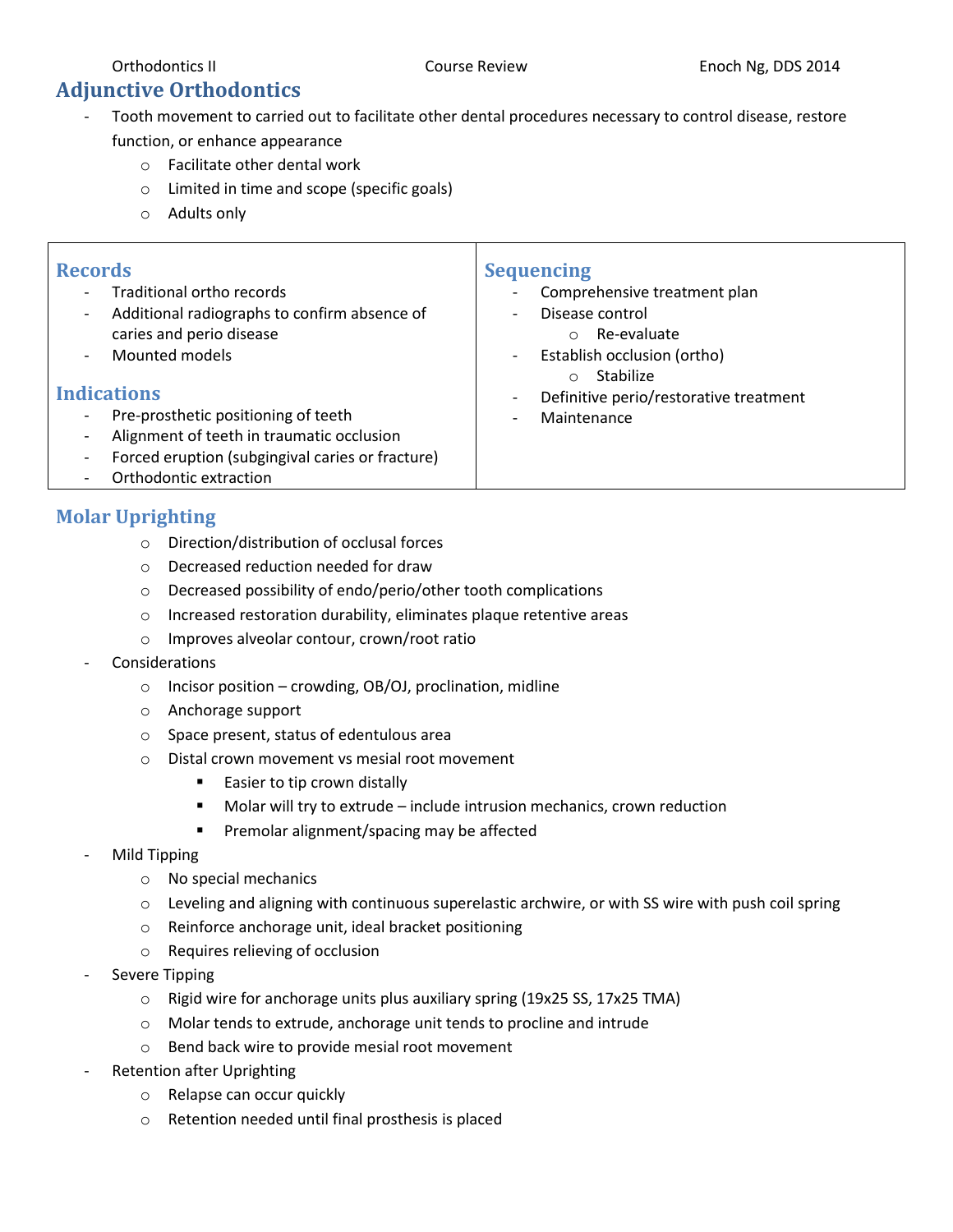### **Pre-Prosthetic Alignment**

- Fixed Appliances
	- o Distribution of spaces
	- o Leveling and alignment
- Removable Appliances
	- o Limited number of aligners
	- o Spring aligners
- Indications longevity of perio and restorative, better gingival architecture, easier tooth preparations

### **Forced Eruption**

- Fractures/caries crown involving cervical third of root
- Access for rubber dam for endo treatment
- Allows for adequate tooth structure to be exposed for restoration
- Reduction of perio defects
- Localized effect (does not compromise bone support of adjacent teeth)
- In healthy individs, bone and gingiva follows dental movement
- Fiberotomoy of junctional epithelium and supracrestal CT attachment to avoid bone formation *OR* postorthodontic recontouring of bone and gingiva
- Tooth should be erupted at least 4mm from alveolar crest (2mm ferrule and 2mm biologic width)
- Importance of C:R ratio
- Erupt at 1mm/wk, stabilize for 6 weeks

#### **Orthodontic Extraction**

- As bone follows tooth, ridge can be developed for implant placement
- Frequent recalls needed to equilibrate crown, or fiberotomy
- Re-contouring of gingiva or bone may be required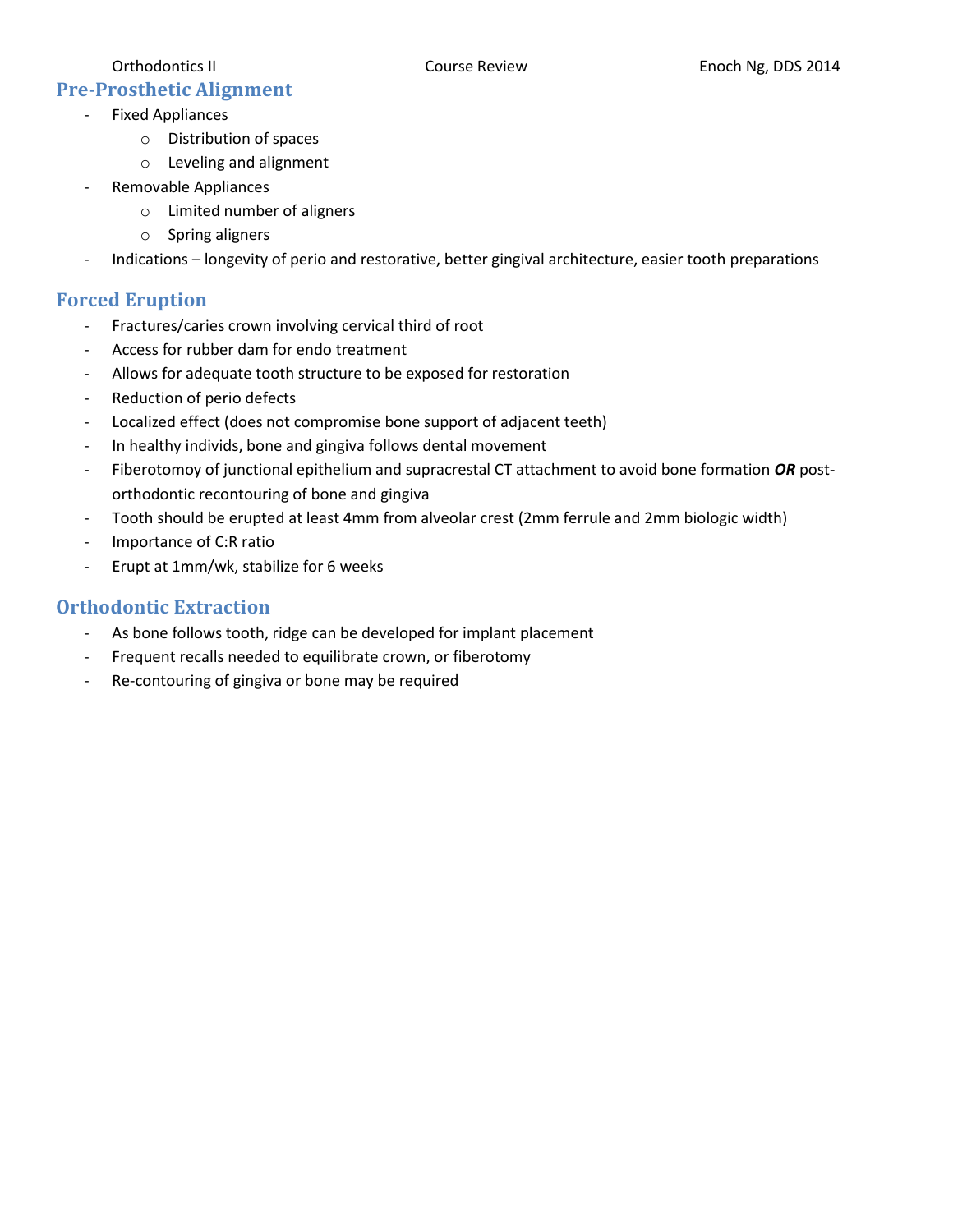### Orthodontics II **Course Review Enoch Ng, DDS 2014** Course Review Enoch Ng, DDS 2014 **Crossbite Treatment**

#### **Classification**

| Anterior  | Dental   |
|-----------|----------|
| Posterior | Skeletal |

# **Anterior Dental Crossbites**

- Most commonly involved lateral incisors
- **Etiology** 
	- o Over-retention of deciduous teeth
	- o Crowding, blocked out teeth
- Molar relationship typically Class I
	- o MUST evaluate patients for possible Pseudo-Class III
- May need to open the bite prior to [tongue blade] therapy
- Timing and cooperation are keys to success
	- $\circ$  Posterior crossbites and mild/moderate anterior crossbites should be treated early
		- **All shift should be treated immediately**
	- o Severe class III patterns should be delayed (orthognathic treatment)
- Consider what happens to lower incisors
- Compare the Mx and Mn arches to other cranial bones to see if one is narrow
- With anterior crossbites, check for midline deviations and shifts

# **Anterior Skeletal Crossbites**

- o Generally involve multiple teeth
- o Often presents with combined anterior and posterior crossbites
- o Associated with Class III growth pattern, molar relationship Class III
- o MUST be differentiated from pseudo class III cases
- Growing patients
	- o Growth modification is still possible
	- o ATTEMPT to "jump the bite" (facemask)
	- o Mild/moderate cases benefit from EARLY treatment
	- o Severe cases might benefit from single phase treatment (orthognathic surgery)
		- Hard to differentiate moderate vs severe
		- Always try facemask first, then go to single phase treatment
- Non-growing patient
	- o Orthodontics (extractions)
	- $\circ$  Combine with orthognathic surgery mandibular setback and/or maxillary protrusion

# **Posterior Dental Crossbite**

- **Treatment Timing** 
	- $\circ$  CR:CO shift (lateral shift) = treat ASAP
	- $\circ$  No CR:CO discrepancy = can consider waiting, may be more economical to treat in single phase
- Removable appliances
	- $\circ$  Rate of expansion must be slow, force employed during process must be low because faster expansion produces higher forces that create problems with retention of the appliance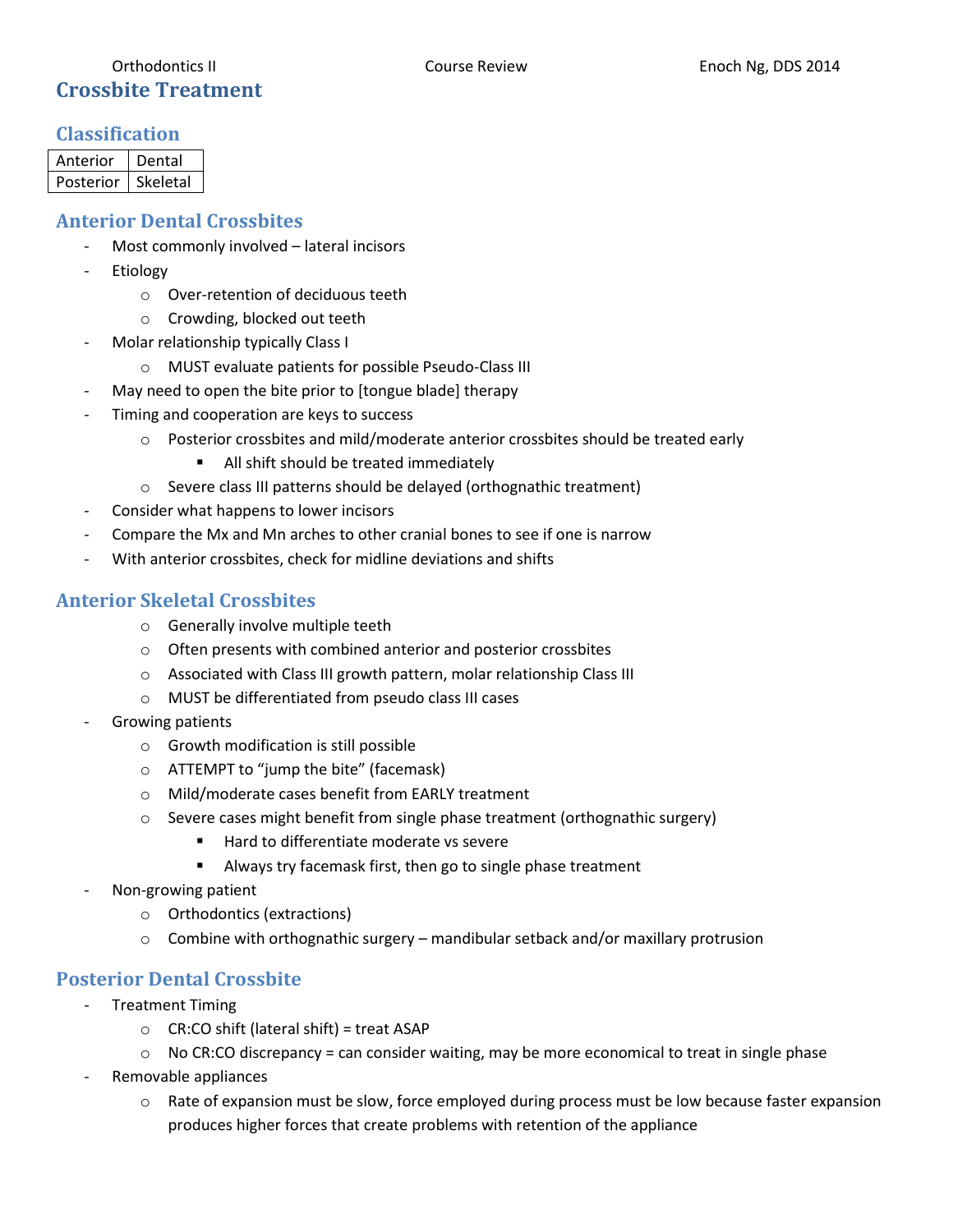- Fixed appliances
	- $\circ$  Mixed dentition = W-arch, quad helix
	- $\circ$  Perm dentition = TPA, expanded archwire, labial expansion arch, cross-elastics with fixed appliances
		- Cross elastics (very common) buccal side of one arch to lingual side of other arch
	- $\circ$  Slow expanders in young kids produce 1/3 skeletal and 2/3 dental effects (ex:// quad helix)
- Retention HAWLEY retainers

#### **Posterior Skeletal Crossbite**

- o Multiple teeth involved, Mx arch is NARROW compared to Mn arch
- $\circ$  Buccal movement for Mx teeth within alveolar bone is very limited without skeletal expansion
- Treatment timing success is age dependent, BEFORE palatal suture closes
- Options all require over-correction and long term retention (Hawley retainers)
	- $\circ$  RME/RPE = rapid maxillary expansion
	- $\circ$  Slow Mx Expansion = quad helix
	- $\circ$  SARPE = surgically assisted rapid palatal expansion
- Slow expansion =  $0.5$ mm/wk
	- $\circ$  In young patients (<9 y/o), has potential to cause orthopedic movement (mid-palatal suture expansion)
- Rapid expansion =  $0.5$ mm/day
	- $\circ$  Theory = rapid force would not allow time for teeth to move
	- o Midline diastema appears if treatment is working
	- $\circ$  Hyrax and Haas appliances = bonded, recommended for open-bite tendency
		- Haas has an acrylic button, whereas Hyrax does not (only metal connector in palatal area)
	- $\circ$  During RPE, palatal suture area is filled with fluid and hemorrhage first, then slowly integrates
		- Appliance should be kept passive for at least 3-4 months for stability
		- **Midline diastema decreases and may disappear**
- Considerations for Mx expansion
	- o Extrusion of posterior teeth (except for bonded expander)
	- o Buccal tipping
	- $\circ$  Gain arch length expansion is 70% around arch perimeter: expand by 10mm = 7mm perimeter increase
	- o Relapse

#### **Dental Crowding – Expand or Extract**

- Extraction = loss of tooth, but more stable
	- o May be needed for severe crowding, incisal proclination and/or protrusion, jaw discrepancy
	- Expansion = more prominent teeth
		- o Mn Expansion Limitations
			- **Analyze soft tissue**
			- **Fenestrations of alveolar bone** 
				- Increasing risk of fenestration of premolars and molar roots if >3mm expansion
			- **EXPLEM** Stripping of gingiva
- Soft Tissue Analysis
	- $\circ$  When incisor prominence creates excessive lip separation at rest = extraction
	- o Size of the nose and chin has profound effect on relative lip performance
- Intercanine distance decreases with time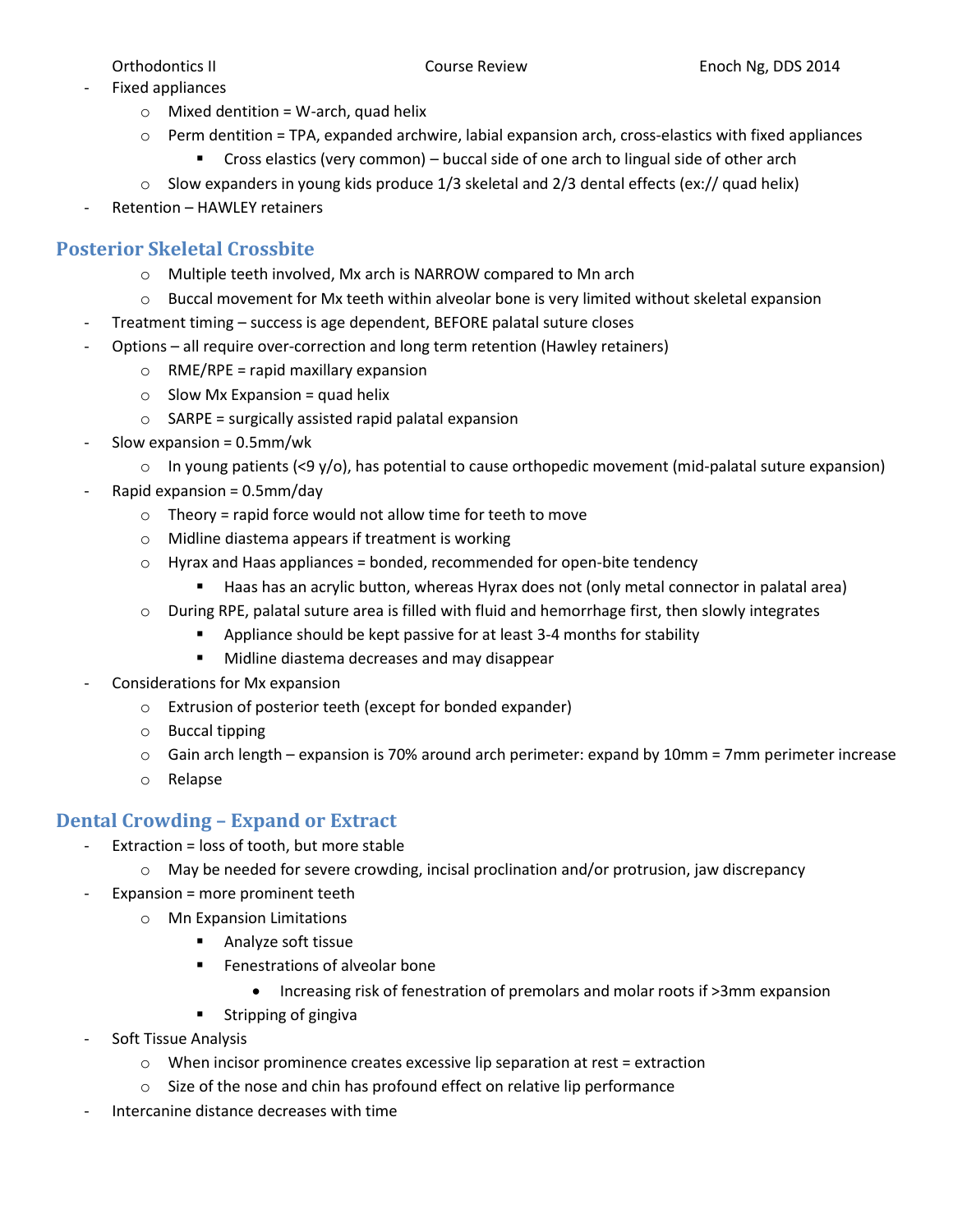### **Deep Bites**

- Ideal deep bites = 2mm (50% population)
- Severe deep bites >5mm
	- o 20% of kids
	- o 13% of adults
	- o 2x as common in Caucasians vs Hispanics or African Americans
- Open Bites >2mm (3.5% all age groups)
	- o 5x more common in African Americans vs Caucasians or Hispanics

# **Etiology**

- o Hereditary factors
- o Environmental factors
	- Variation in dental eruption, alveolar growth, neuromuscular (especially tongue), oral habits
- $\circ$  Often multifactorial always check for habits in an open bite patient
- Equilibrium Theory
	- o Duration and frequency of force are important
		- 6 hour threshold (but <6h durations can still cause malocclusion
	- o If lips cannot come together, tongue is overpowering (causing incisal flaring)

# **Tongue Thrusting/Swallowing**

- For open bites, tongue must be pushed anteriorly to create an anterior seal
- 10x more people have a tongue thrust swallow than have an open bite
- Open bite may be related to tongue posture, not to tongue activity during swallowing
	- o If you find any functional problem, eliminate it immediately

# **Mouth Breathing**

- Total nasal obstruction (very rare) can cause altered vertical growth pattern
- Majority of people with long face pattern have NO evidence of nasal obstruction
- May contribute, but is unlikely to be the main cause of skeletal open bites
- Palatal expansion may cause nasal expansion, is useless if patient continues to mouth breathe

# **Digit Sucking**

- Flared, spaced upper incisors, lingually positioned lower incisors
- Anterior open bite, narrow upper arch
- Usually requires treatment if habit continues after primary dentition
- If habit stops BEFORE eruption of permanent incisors, most changes resolve spontaneously
- Narrow upper arch MAY correlate to posterior crossbite
	- $\circ$  Pedo stop habits at 3y/o
	- $\circ$  Ortho stop habits at 5y/o
	- $\circ$  Principle when you see habit, try to stop it immediately
- **Intervention** 
	- o Talk with the kid
	- o Reminder therapy
	- o Reward system
	- o Elastic bandage
	- o Habit appliance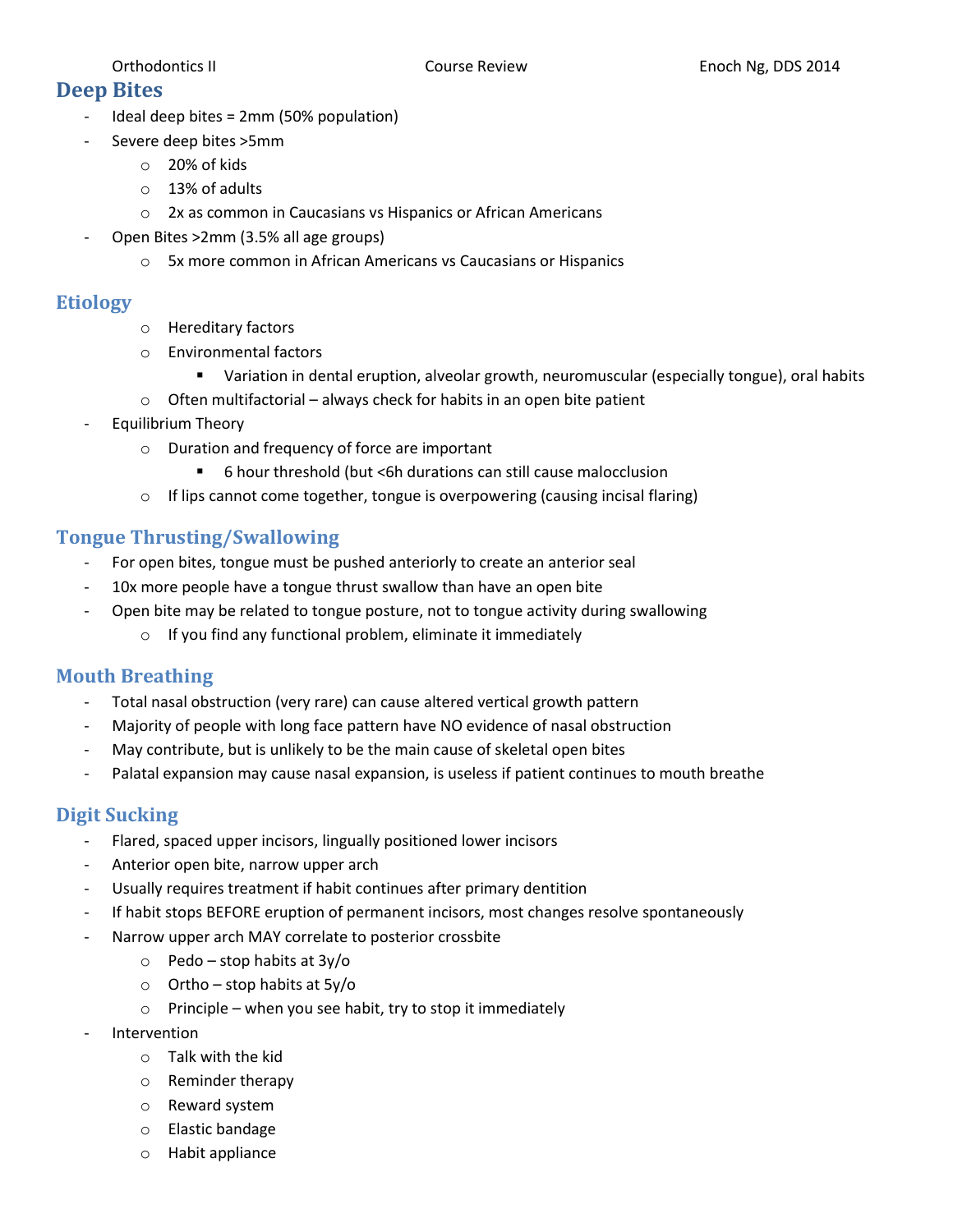Compliance is the most important key – best compliance comes from a cemented crib appliance

#### **Diagnosis**

- Patient interview habit, pathology
- Clinical exam facial proportions, curve of spee
- Cephalometrics MP >  $35^{\circ}$ , UFH:LFH 43:57
	- o Only way to tell between dental vs skeletal problems
- Consider:
	- o Gummy smile, impinging OB, occlusal contacts only on molars?
	- o Where there is excessive OJ and crowding, lower incisors tend to supraocclude

#### **Dental Deep Bites**

- May cause palatal/gingival soft tissue trauma
- Goals of treatment
	- o Increased posterior eruption (lower, if class II tendency)
	- o Inhibit eruption of anterior teeth
	- o Allow Mn to grow and rotate downward backward w/o excessively decreasing chin prominence
- Treatment Options
	- $\circ$  Early treatment (trauma = start treatment immediately)
	- o Level and align dentition
	- o Proclination of upper incisors
	- o Molar distalizers, bite plates with vertical elastics on posterior teeth, intrusion arches to anterior teeth
	- o Deep bites are usually paired with Class II patients
		- Extractions pulling anterior posteriorly will cause some extrusion bad for open bite patients
		- Deep bite extruding molars to open bite will rotate Mn open and decrease chin prominence

#### **Dental Open Bites**

- Either self-correcting or respond readily to myofunctional treatment and mechanotherapy
- **Goals** 
	- o Inhibit eruption (or intrude) posteriors easy to treat, minimal force needed
	- o Increase eruption of anterior teeth
	- o Allow Mn to grow and rotate upward and forwards
		- Open bites with Class III = difficult, treating one makes the other worse and vice versa
- Treatment Options
	- o Early treatment
	- o Stop habit/myofunctional therapy
	- o Level/align dentition
	- o Retroclination of upper incisors
	- o Orthodontics with extractions
	- o TADs, bite plates with vertical elastics
		- **Bite plates to try intruding molars**
		- Avoid elastics and banding of  $2^{nd}$  molars (vertical movement component)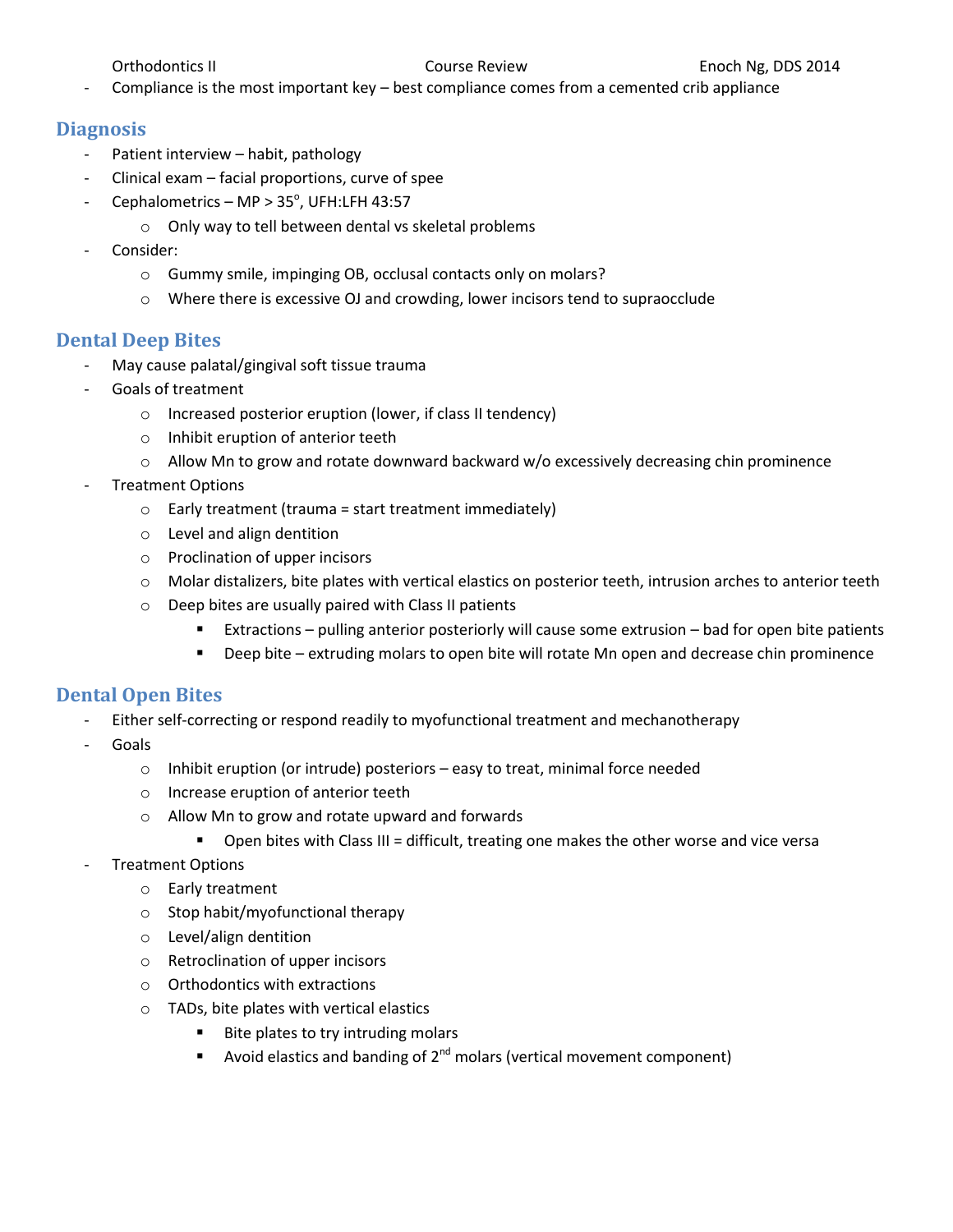#### **Skeletal Deep Bites**

- o Short face, flat Mn plane and long Mn ramus
- o Tendency towards upwar and forward Mn rotation
- o Often have excessive incisor eruption
- Treatment options
	- o Early treatment
	- o Level and align dentition, procline upper incisors
	- o Cervical headgear, modified functional appliances to allow molar eruption
		- **EXEC** Cervical headgear extrudes molars as Mx moves posterior
	- o Orthognathic surgery
- Functional appliances can be quite successful with short faced class II kids
	- $\circ$  Consider the compliance factor (removable twin block vs fixed herbst appliance)

#### **Skeletal Open Bites**

- o Long face, convex profile
- o Steep Mn plane, short Mn ramus
- o Tendency towards downward and backward Mn rotation
- o Often have excessive molar eruption
- Treatment options
	- o Single phase treatment
	- o Stop habit/myofunctional therapy ASAP
	- o Orthodontics with extractions
	- o High pull headgear, bonded expanders, TADs, functional appliance with posterior biteblock
	- o Orthognathic surgery
	- $\circ$  Vertical growth is the last growth component to stop, wait until 2<sup>nd</sup> molars are full erupted before treating skeletal open bites (total treatment time is then shorter)
	- o Only reason to treat earlier is to eliminate an oral habit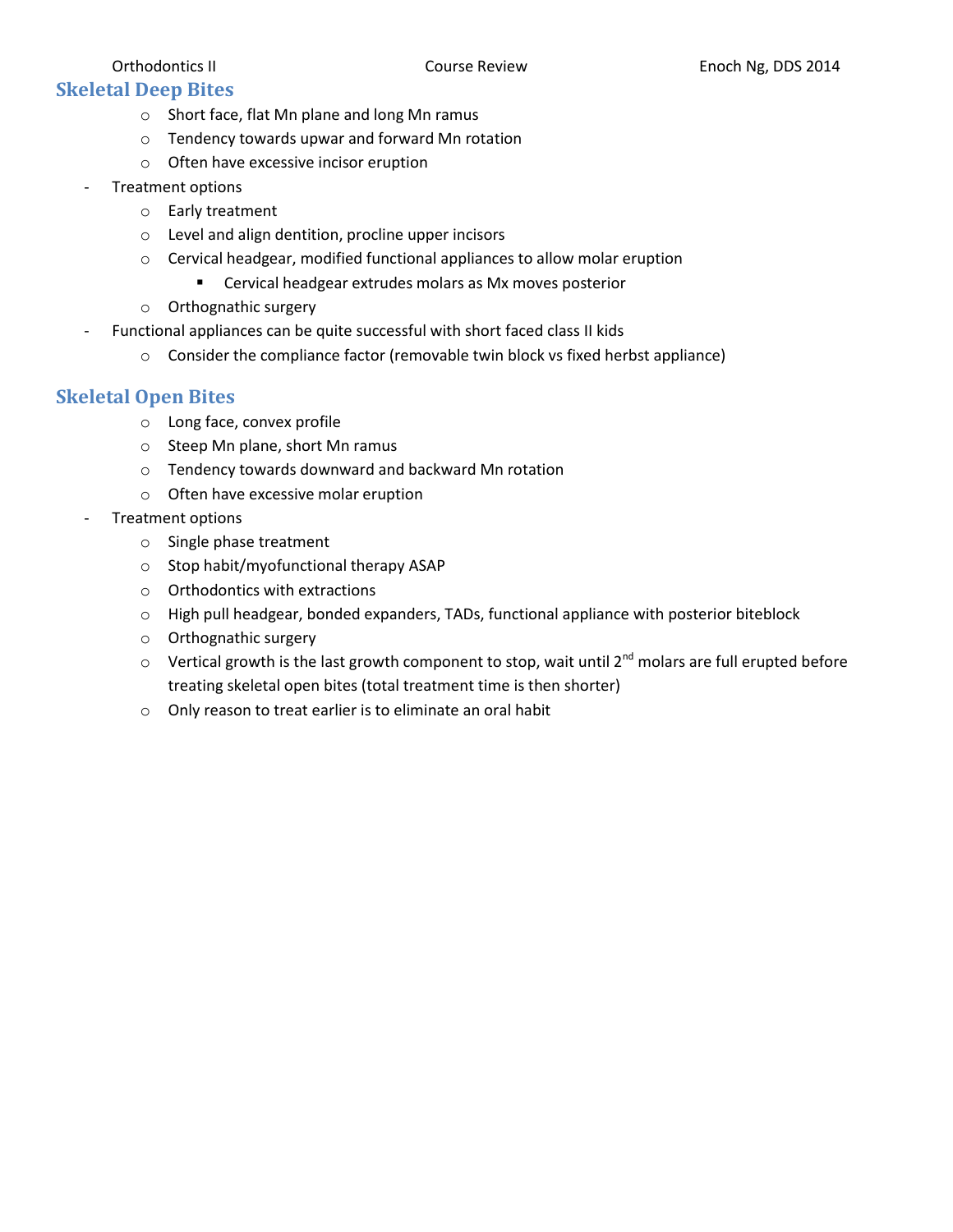| Ideal vertical proportions $-1/3$<br>-<br>Trichlon - soft tissue glabella - subnasale - menton<br>$\circ$<br>■ Outer canthus – commissure is also $1/3$<br>Lower facial 1/3 height<br>$\blacksquare$<br>Bottom of nose to bottom of Mx $lip = 1/3$<br>$\bullet$<br>Bottom of Mx lip to menton = $1/3$<br>$\bullet$<br>Ideal horizontal proportions $-1/5$<br>$\overline{\phantom{a}}$<br>Inner canthi - outer canthi - edge of face<br>$\circ$ | Nasiolabial angle = $85-105^\circ$<br>Profile angle = $165-175^\circ$<br>$\overline{\phantom{0}}$<br>Orthocephalic angle = $88.5 - 86.2^{\circ}$<br>$\overline{\phantom{0}}$ |
|------------------------------------------------------------------------------------------------------------------------------------------------------------------------------------------------------------------------------------------------------------------------------------------------------------------------------------------------------------------------------------------------------------------------------------------------|------------------------------------------------------------------------------------------------------------------------------------------------------------------------------|

### **Incisor Display**

- 75% incisor to +2mm gingival display
- Excess Incisor Display
	- o Vertical maxillary excess
		- **■** Maxillary impaction, growth modification
	- o Gingival hypertrophy
		- **-** OHI, gingivectomy
	- o Altered passive/active eruption
		- Short gingival crown lengths and uneven gingival margin positions
		- Excessive bone
		- Biologic width attachment at/coronal to CEJ
		- Osseous surgery  $\rightarrow$  gingivectomy
	- o Retroclined Mx incisors
		- Relative extrusion/intrusion
	- o Anatomically short Mx lip
		- Lip length <18mm
		- Mx impaction may result in short lower facial height, brachycephalic face
- Insufficient Incisor Display
	- o Low attached frenum
	- o Anatomically long upper lip
		- Infrequent
		- Lip length >22mm
		- Mx downfracture man result in increased lower facial height, dolicocephalic face
	- o Vertical maxillary deficiency
		- **•** Anterior deficiency
		- Posterior excess
	- o Short clinical crown height
	- o Proclined Mx incisors

| <b>Dental Problem List</b>       | <b>Age Changes</b>                                              |
|----------------------------------|-----------------------------------------------------------------|
| Anterior open bite (6mm)         | Mx lip is thickest between 14-16y/o<br>$\overline{\phantom{a}}$ |
| TSALD – excessive proclination   | Lips elongate during adolescence<br>$\overline{\phantom{a}}$    |
| Narrow maxilla (end to end bite) |                                                                 |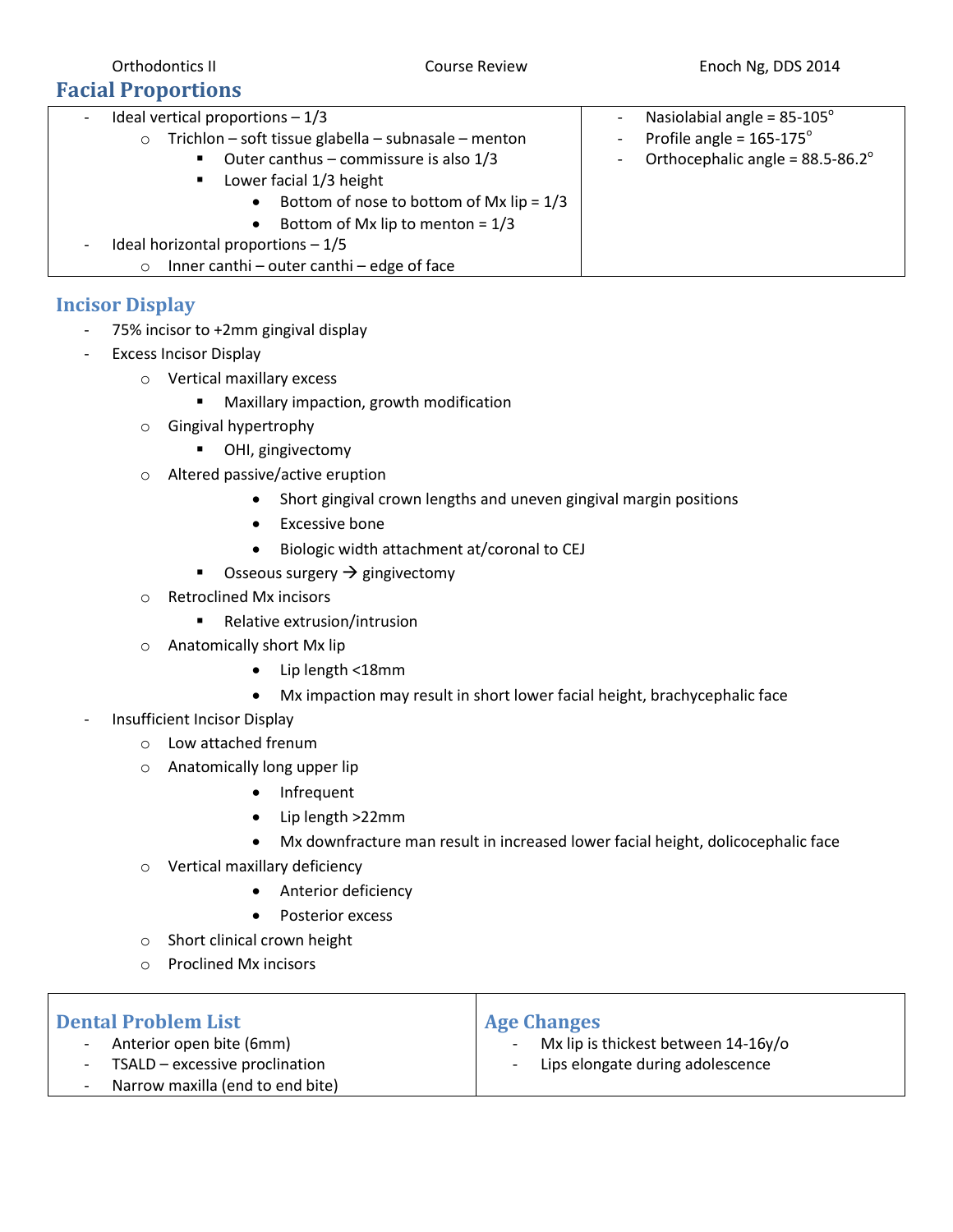# Orthodontics II **Course Review Enoch Ng, DDS 2014** Course Review Enoch Ng, DDS 2014 **Orthognathic Surgery**

# **Four Indications**

- Orthodontic camouflage unattainable
- Orthodontic camouflage possible but:
	- o Esthetically undesirable
	- o Surgery is easier, quicker, more palatable
	- o Patient desires surgery for better facial esthetics

# **Advantages of Orthognathics**

- Psychosocial reasons
- Normalization of skeletal and occlusal relationships
- Normalization/improvement of
	- o Mastication
	- o Respiration
	- o Deglutition
	- o Phonetics
- Perio situations destructive deep bite, boggy gingiva, thin tissue biotype, etc

# **Surgery for the Patient**

- Mention surgery if you see:
	- o Growth potential
	- o AP discrepancy > 3mm
	- o Mentalis flexure, lip incompetence, etc
	- o Noticeable retro/prognathic profile
	- o Unilateral crossbites in non-growers
	- o Facial asymmetries in the horizontal plane
	- o Narrow maxilla in non-growers
- Treatment Timing
	- o Class II surgery at the height of growth, or after growth completion
	- o Class III surgery after growth completion
- Mn procedures
	- o Requires stable TMJs
	- o Class II with normal growth rate and Mn osteotomies = stable
	- o Deficient growth rate = infrequent return to Class II
	- o Accelerated growth rate = frequent return to Class III
- Mx procedures
	- $\circ$  LeFort I = inhibits further Mx growth
		- **•** Vertical Mx growth rate is unchanged, but direction becomes inferior posterior
	- o Surgically assisted RME inhibits post-op AP growth
	- o Mx impaction and advancement surgeries = most stable and successful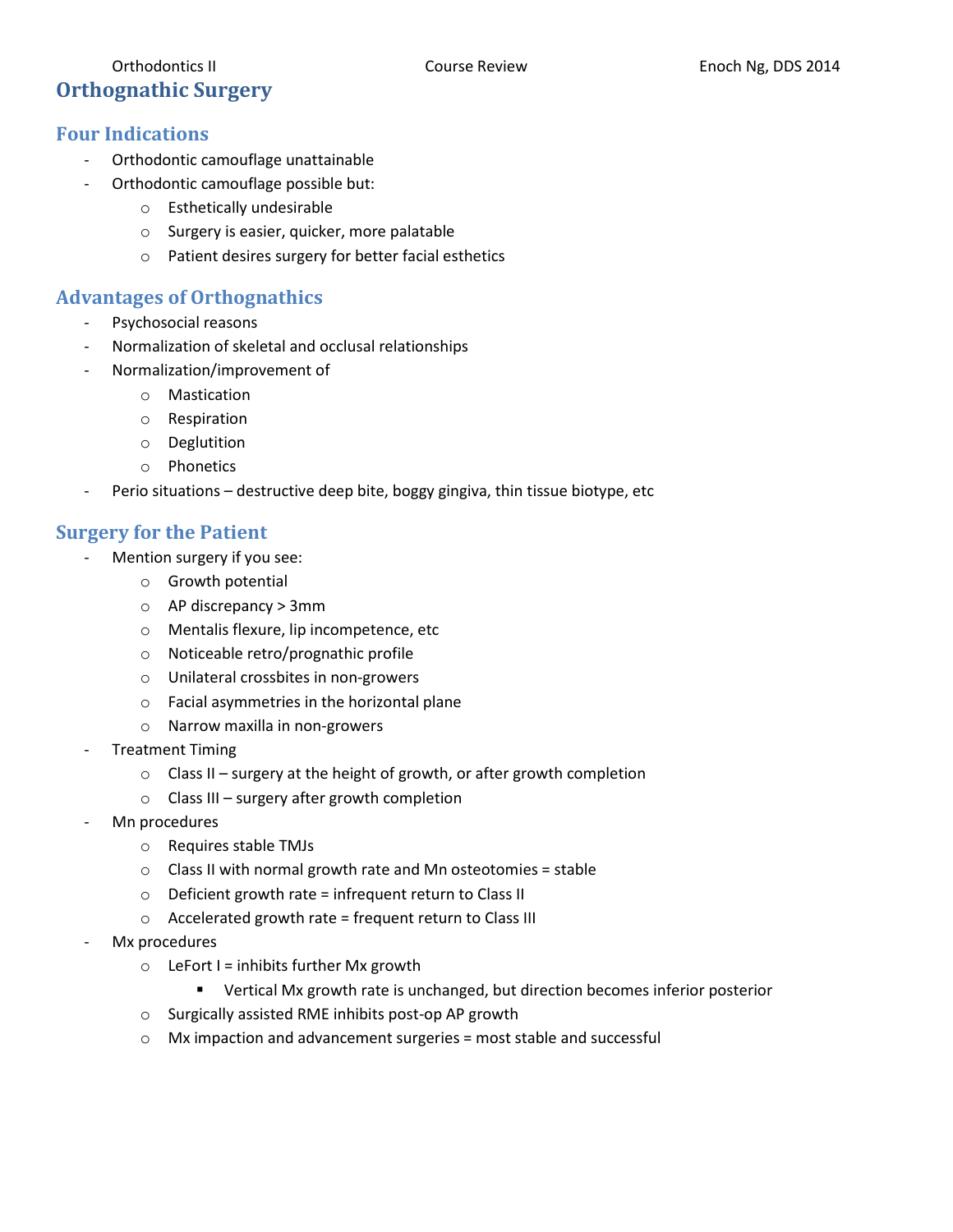# **Invisalign**

- Intermittent force type

#### **Basic Steps**

- Create 3D virtual dentition
- Complete computer based treatment planning to visualize final results
- Create series of clear aligners to move teeth to desired result
- Monitor clinical response modify as needed
- 1. Detailed impression and bite registration taken (in VPS, not alginate)
	- a. Same diagnostic records as other orthodontic treatment
		- i. Clinical exam
		- ii. Photographs
		- iii. Lateral cephalometrics
		- iv. Panoramic radiograph
		- v. Diagnostic models
- 2. Align technology aligns teeth, doctor reviews setup and approves treatment protocol
	- a. ClinCheck is computer based, can be used to educate patients visually
	- b. Best movements = buccal/lingually, small AP movements, small rotations of non-round teeth
	- c. Difficult movements = large vertical movements, large rotations of round teeth, root movement
- 3. Create aligners
- 4. Clinical progress
	- a. Attachments placed to provide a "handle" on the tooth to improve tooth movement

### **Indications**

- Crowding  $\leq$  6mm
- Spacing > 9mm
- Minor AP movements
- Deep bite
- Dental crossbites
- Great for treating mild relapse after fixed appliance therapy

#### **Contraindications**

- AP discrepancies > 2mm
- Open bite
- Severely rotated teeth  $>20^\circ$
- Severely tipped teeth  $> 45^\circ$
- Teeth with short clinical crowns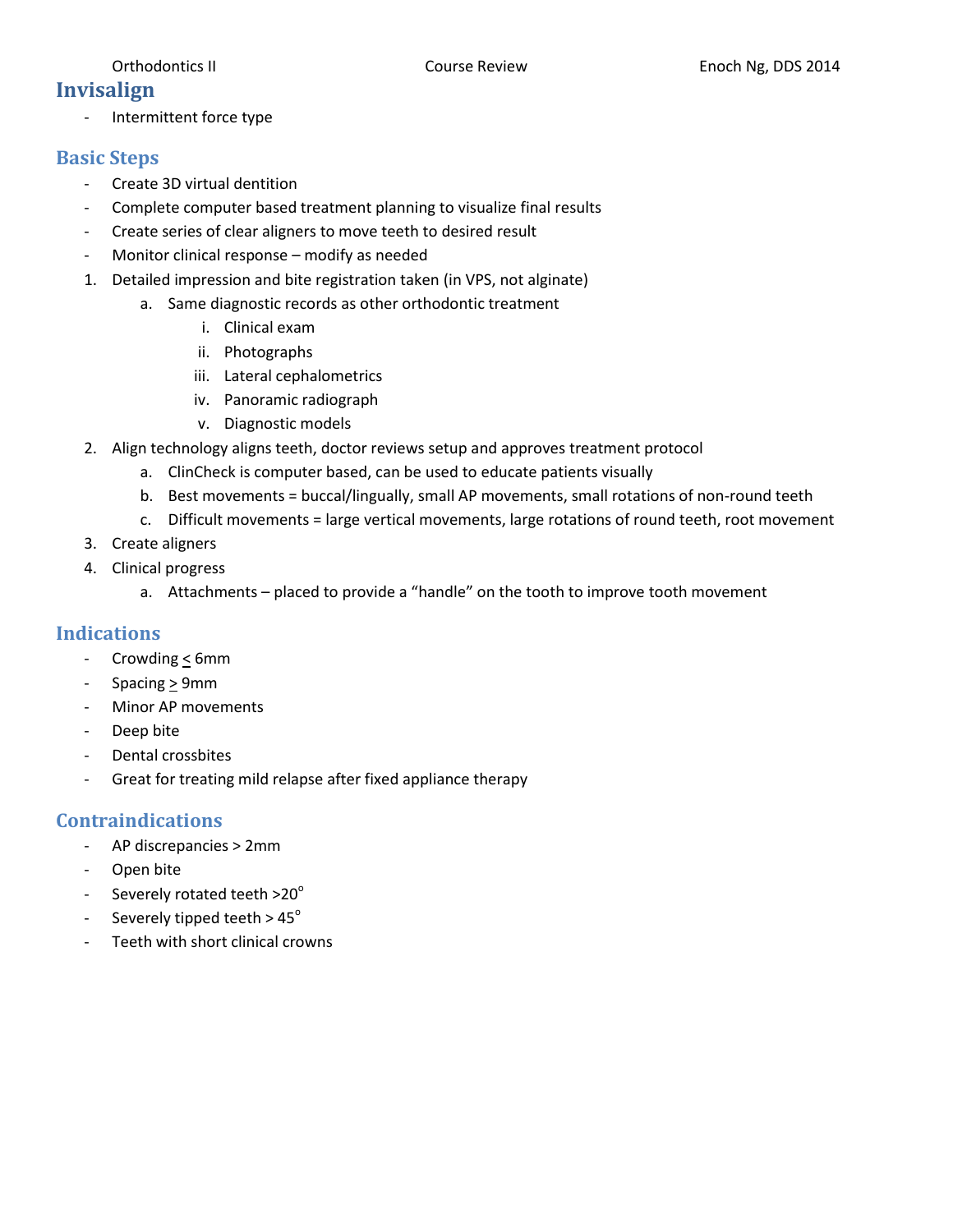### **Retention and Retainers**

- Allows reorganization of gingival and perio tissues
- Minimizes changes due to growth
- Permits neuromuscular adapation to correct tooth position
- Maintain teeth in inherently unstable position after treatment

#### **Origins of Post-Op Changes**

- PDL fibers need >200 days to reorganize and can derotate teeth after 1 year
- Supracrestal gingival fibers need 1 year to remodel
	- $\circ$  Circumferential supracrestal fiberotomy for when subgingival fibers have been significantly displaced by derotation
- Orofacial soft tissue resting pressure
- Post-treatment facial growth/development late Mn growth
- Occlusal factor anterior component of occlusal forces (mesial drifting)

#### **Removable Retainers**

- o Hawley Retainer
	- **Preferred for maxilla, especially after arch expansion**
	- Allows for occlusal settling, can be modified to allow for tooth movement (active retainer)
- o Wrap-Around retainer same as Hawley, but labial bow wraps around buccal side of all dentition
- $\circ$  Active retainer removable appliance that acts as a retainer after repositioning teeth
- $\circ$  Vacuum formed retainer cheap, fast, doesn't allow for occlusal settling, cannot be modified

#### **Fixed Retainers**

| Maintenance of lower incisor position during late growth | Hinders interdental cleaning                         |
|----------------------------------------------------------|------------------------------------------------------|
| Prolonged retention of corrected rotations               | Risk of caries, especially under bonding if it fails |
| Maintenance of diastema closure                          | Retains only anterior segment                        |
| Maintenance of pontic/implant space                      | Requires considerable maintenance                    |
| Keeping extraction spaces closed in adults               | Must sit passively before bonding                    |
|                                                          | Must be covered by at least 0.25mm of composite (may |
|                                                          | affect opposing dentition)                           |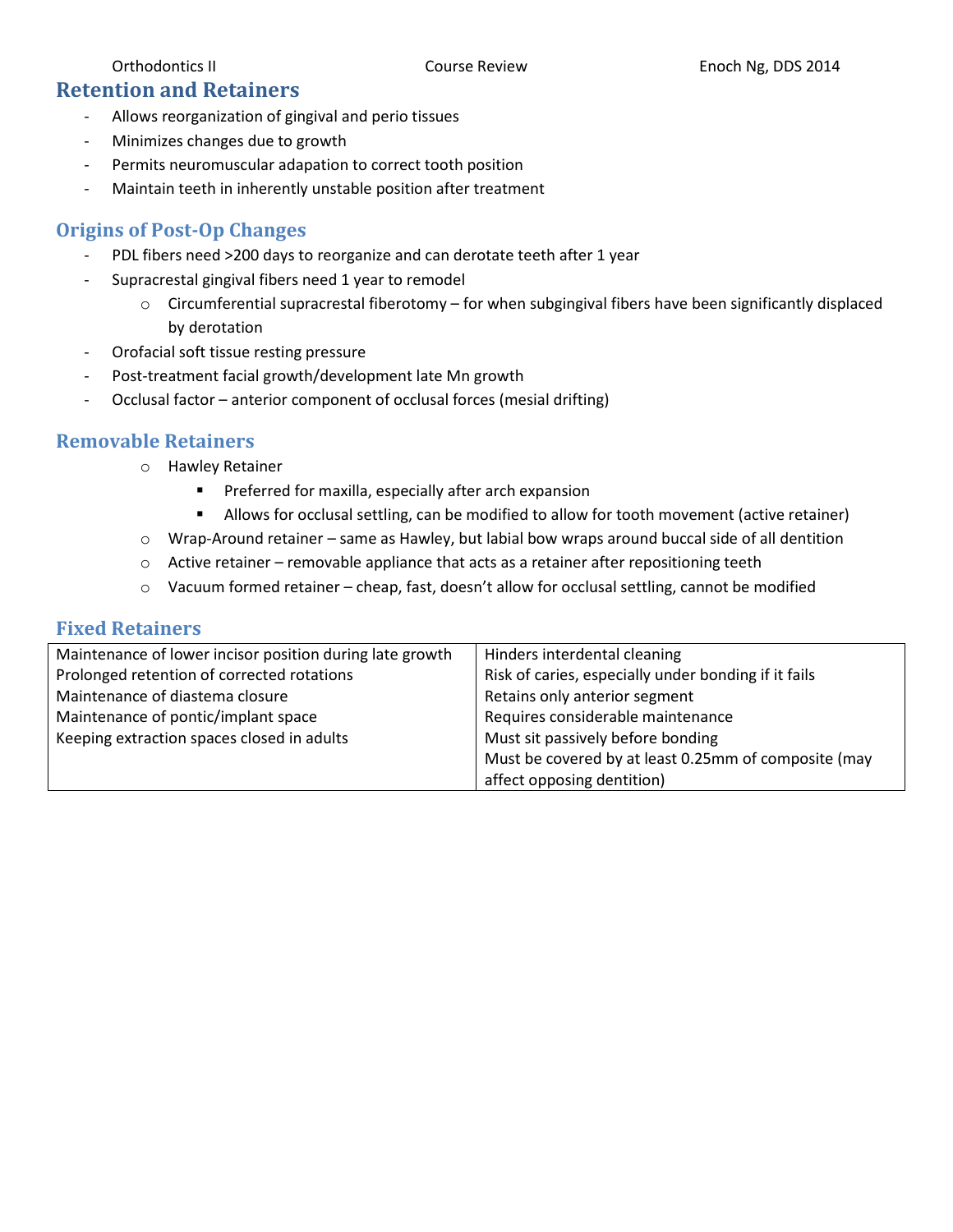- **Informed Consent** - Full Disclosure
	- Capacity
	- Voluntary

# **Hierarchy of Informed Consent**

- Video tape consultation
- Audio tape consultation
- Have patient write out R/B
- Use of commercially available form
- Documentation in chart (with or without patient signature)
- Document consent given granted in charge
- No documentation

# **Tips for Providers**

- Personalize a given consent form on the form, so it shows you went through the form with the patient
- NEVER let the patient modify the form
- Use a vetted/endorsed form from your association
- Informed refusal = patient refuses treatment
	- o MUST disclose risk of non-treatment, complications, results
	- o Document on separate page, sign, and date
- Children want to be included in deciding their own treatment
- Remember, orthodontics is ELECTIVE used to enhance long term quality of life
	- o Informed consent is VITAL for elective treatments
	- o As elective condition severity increases, so does decision making autonomy
		- **Preference sensitive**
	- o As non-elective/medical condition severity increases, decision making autonomy decreases
		- **Technique sensitive**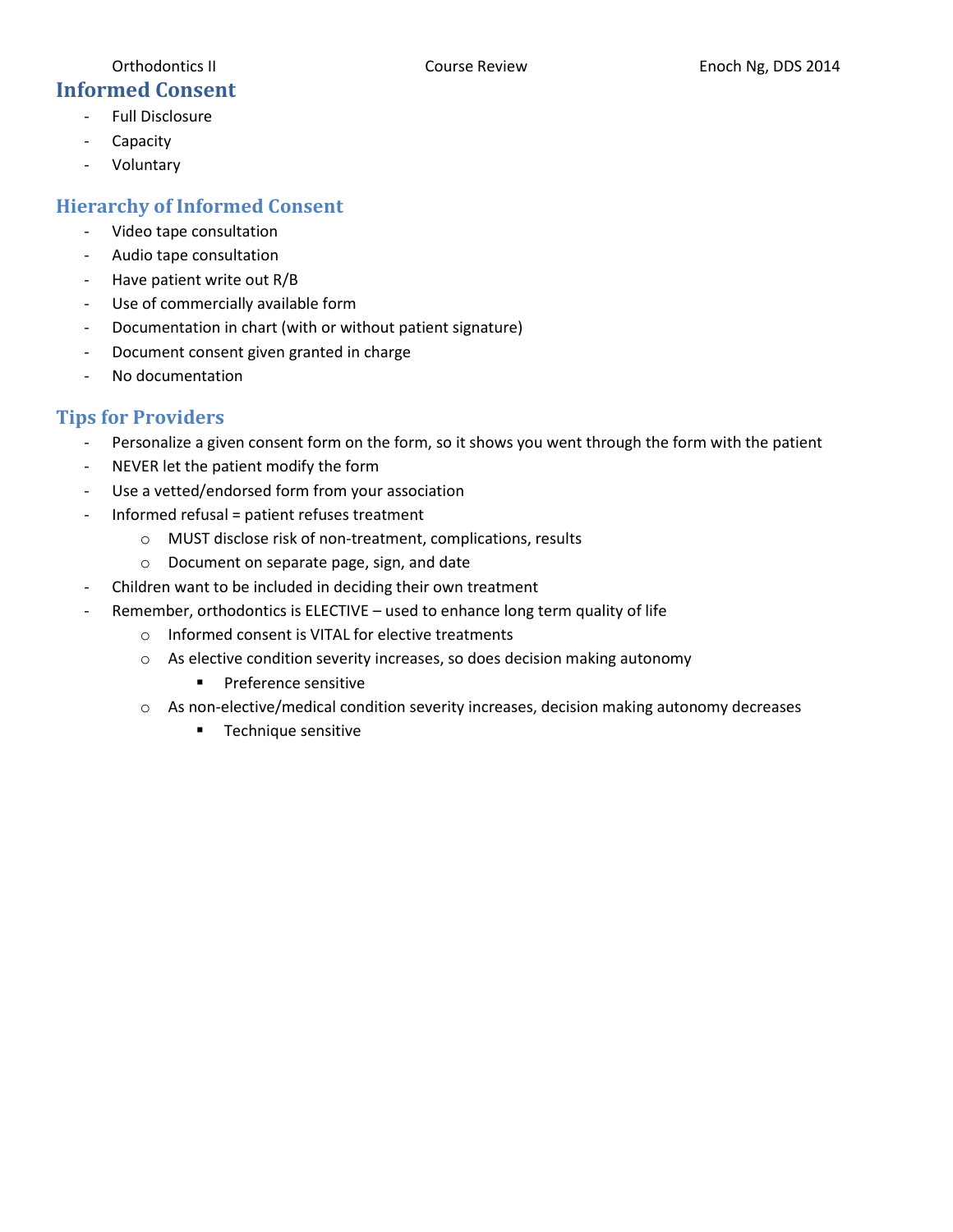# **Ortho for the GP**

- The role of the general dentist as the primary dental care provider
	- o Captain of the team
		- **Evaluation of occlusion should be part of routine dental exam**
		- **Triage of problems**
		- **Appropriate timing of referrals**
	- o Early detection of a problem
		- $\blacksquare$  Is there an alignment problem crowding
		- $\blacksquare$  Incisor protrusion intrusion
		- **Posterior crossbites**
		- AP discrepancies (molar relationship)
		- **vertical problems** 
			- Anterior crossbites from anterior Mn shift and posterior crossbites with a lateral shift should be treated in the early dentition
	- o Elimination or referral to orthodontist to eliminate problem's etiology
	- o Retention follow‐up and OH maintenance
		- Re-evaluation at each hygiene appointment

| What should general dentists treat?                                                                                                                                                                                                                                                                                                                                                                                                                                                                                                                       | Changing your office to accommodate for ortho                                                                                                                                                                                                                          |
|-----------------------------------------------------------------------------------------------------------------------------------------------------------------------------------------------------------------------------------------------------------------------------------------------------------------------------------------------------------------------------------------------------------------------------------------------------------------------------------------------------------------------------------------------------------|------------------------------------------------------------------------------------------------------------------------------------------------------------------------------------------------------------------------------------------------------------------------|
| Only Class I patients (50-55% of the population)?<br>$\overline{\phantom{a}}$<br>What about rural areas and no ortho nearby?<br>Guidance of eruption?<br>$\overline{\phantom{0}}$<br>Space management during mixed dentition?<br>Serial extraction?<br>$\overline{\phantom{0}}$<br>Midline diastema<br>$\overline{\phantom{0}}$<br>Dental crossbites<br>Crowded permanent dentition<br>$\overline{\phantom{a}}$<br>Forced eruption<br>Molar uprighting<br>$\overline{\phantom{a}}$<br>Full (comprehensive) treatments<br>Limited treatments<br>Invisalign | If ortho is performed, is there any special consent<br>$\overline{\phantom{a}}$<br>form?<br>Any changes in the schedule? What equipment<br>needs to be purchased?<br>Any payment plan? How to generate ortho fees?<br>How to market?<br>How to incorporate Invisalign? |

### **Treatment Modalities**

- Space maintenance/regaining
	- o Band and loop
	- o Distal shoe
	- o Lingual arch
	- o Lip bumper
	- o Utility arch
- Molar uprighting
	- o Re-establishment of 3mm or less by distorotation and tipping
	- o Band Mx 2-2 with 0.016wire
	- o Headgear with vector tipping force occlusal to center of resistance
- Forced eruption
	- $\circ$  Fast movement (3-6 weeks) no alveolar bone movement
	- $\circ$  Gingival crown lengthening may be required in addition to orthodontics before restorative care
	- $\circ$  Indicated for defects in cervical 1/3 of root secondary to fracture, decay, resorption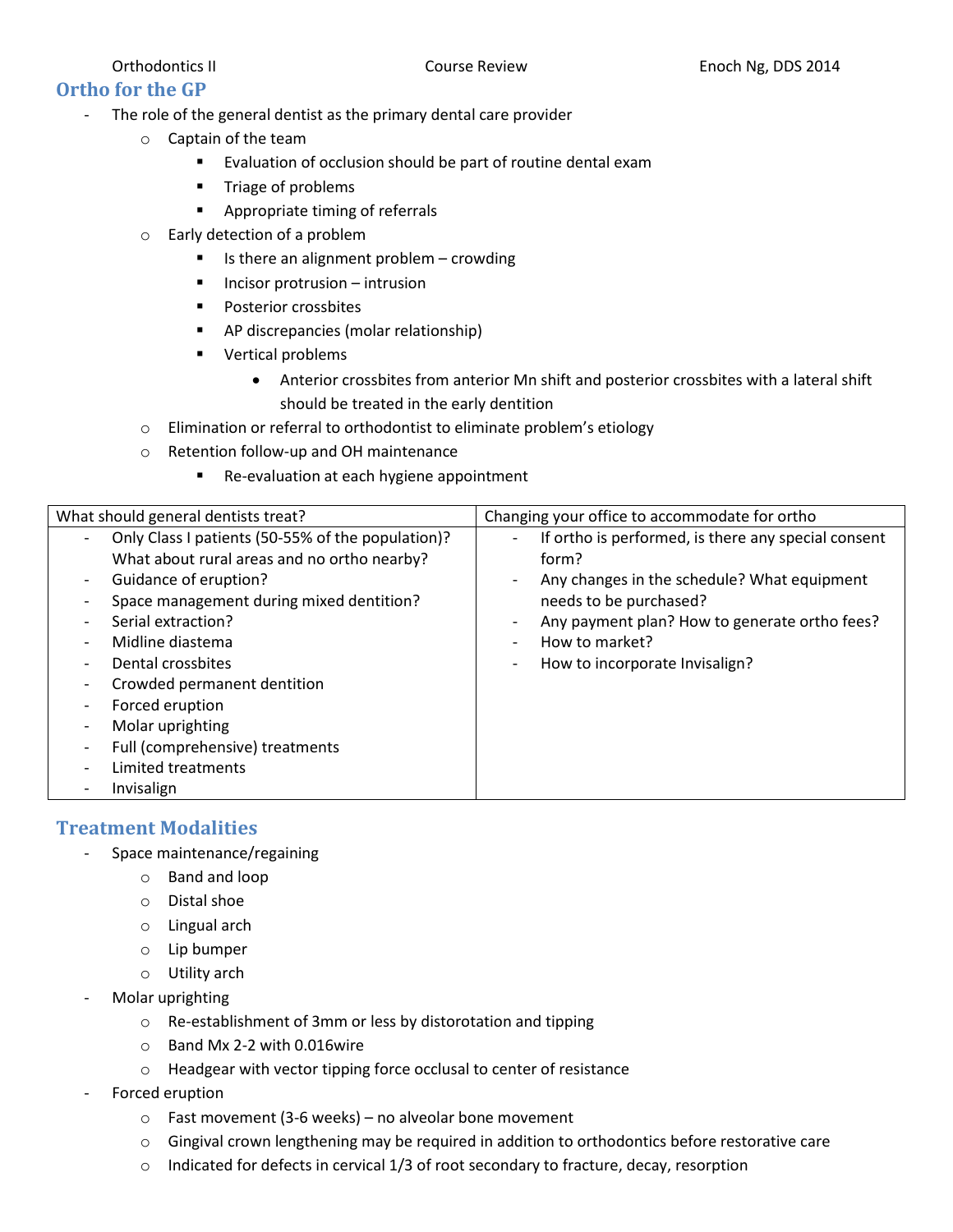# **Treatment Timing**

- Screen by 7y/o
	- o Posterior occlusion is established
		- **EValuate AP and transverse relationships in occlusion**
		- **Look for functional shifts**
	- o Incisors have begun to erupt
		- **EXP** Crowding, habits, deep bite, open bite, facial asymmetries

### **Discrepancies**

- Anterior crossbite attrition and perio breakdown from traumatic occlusion
	- $\circ$  Early mixed dentition usually removable appliance of limited fixed appliance
- Skeletal anterior crossbite
	- **-** Check for CR:CO shift pseudo class III
	- **Mn prognathism Class III facial appearance**
	- **Typically multiple teeth involved**
	- $\circ$  Mixed dentition limited braces  $\pm$  reverse pull headgear (effective up to age 10)
		- **Jump the bite while growth still possible**
		- Roughly 1/3 of early treatment will not maintain overjet
		- **Fixed appliances with extractions (camouflage) or orthognathic surgery**
- Posterior skeletal crossbite
	- **Unilateral vs bilateral**
	- **Shifting may cause asymmetric growth, facial asymmetry**
	- o Treat ASAP, may opt to wait for first permanent molars to erupt
		- Hyrax or quad helix retention is critical
- Posterior dental crossbite
	- No CR:CO shift present, usually involves single or only a few teeth
	- o Treat in permanent dentition with fixed appliances
- Dental asymmetry
	- From unilateral loss of primary canine or first molar tendency towards crowding
	- o Treat ASAP extraction of contralateral tooth, or space maintenance
- Incisor liability
	- $\circ$  Crowding in the early mixed dentition, resolves with canine eruption and Mn growth
		- 2mm crowding expected
- Moderate crowding
	- Severe rotations and parental concerns with esthetics warrants limited fixed treatment
	- $\circ$  Timely placement of a lower lingual holding arch, but wait until permanent dentition for full treatment
- Severe Crowding
	- $\blacksquare$  Sign = premature loss of canines
	- o Serial extractions is one treatment method